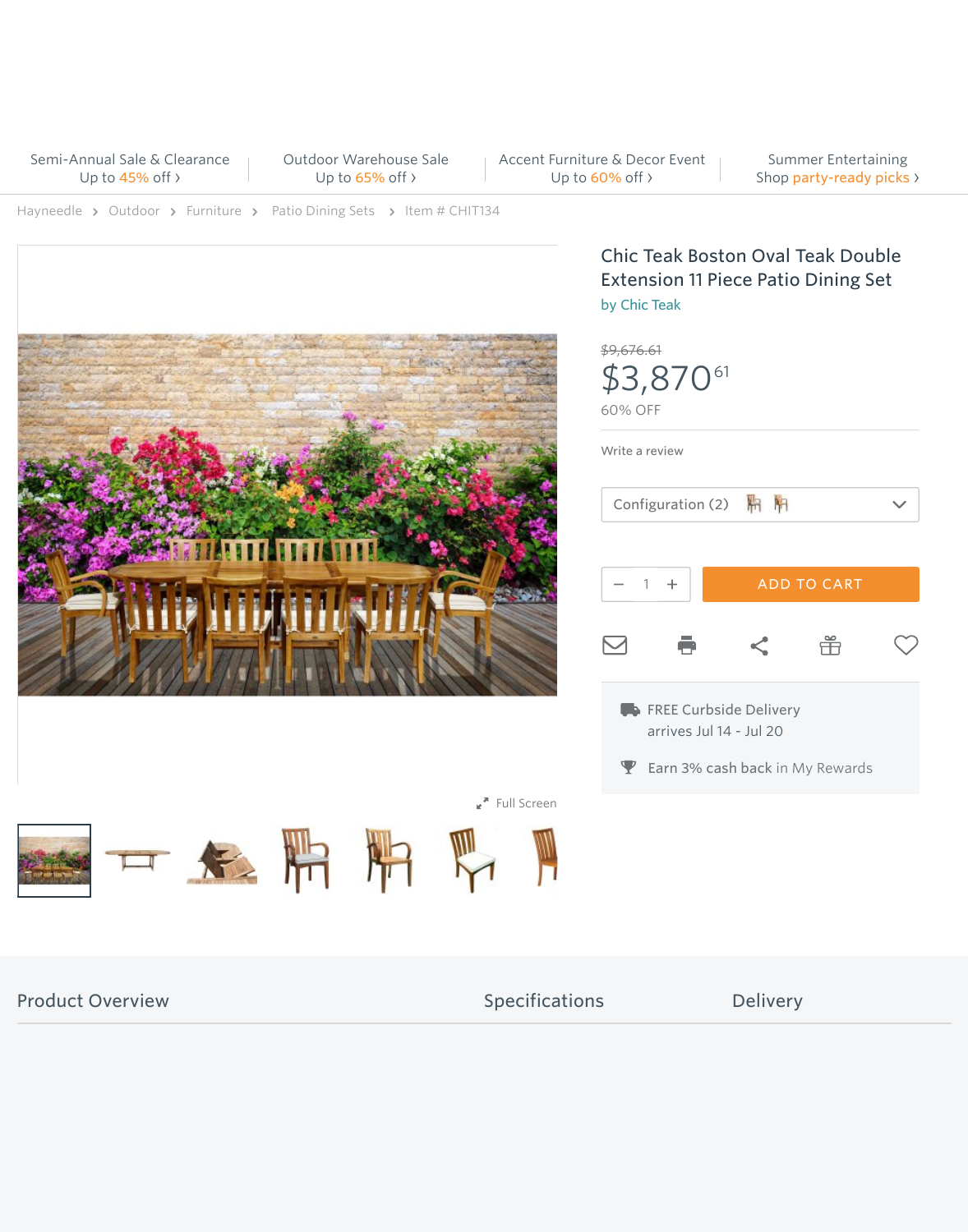



### Similar Patio Dining Sets



## [Product Information](https://www.hayneedle.com/product/chic-teak-boston-italy-rectangular-double-extension-11-piece-patio-dining-set.cfm)

- Overview **•** [Suitable for patios or by the poo](https://www.hayneedle.com/product/chic-teak-boston-round-teak-extension-9-piece-patio-dining-set.cfm)l
	- Durable, weather-resistant solid, A-
	- Optional cushions for extra comfort
	- Natural Honeytone finish
	- Assembly Required
	- 11-piece set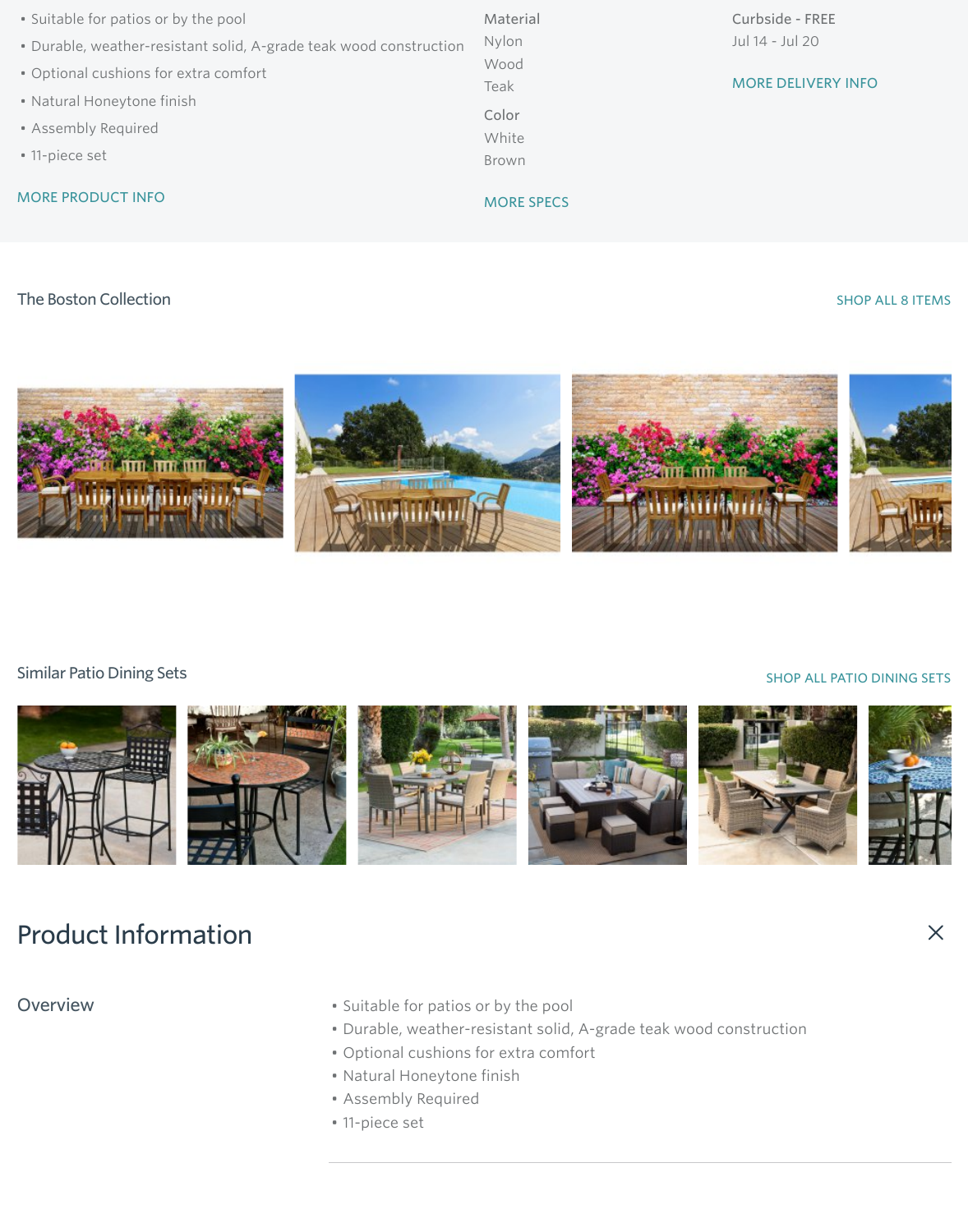- Arm Chair: 24W x 24D x 36H in.
- Side Chair: 22W x 24D x 36H in.





Since 1989, Chic Teak has specialized furniture. They're careful to keep teak grown teak that's been harvested according Enjoy high-quality furniture at the low

SHOP ALL CHIC TEAK

## Technical Details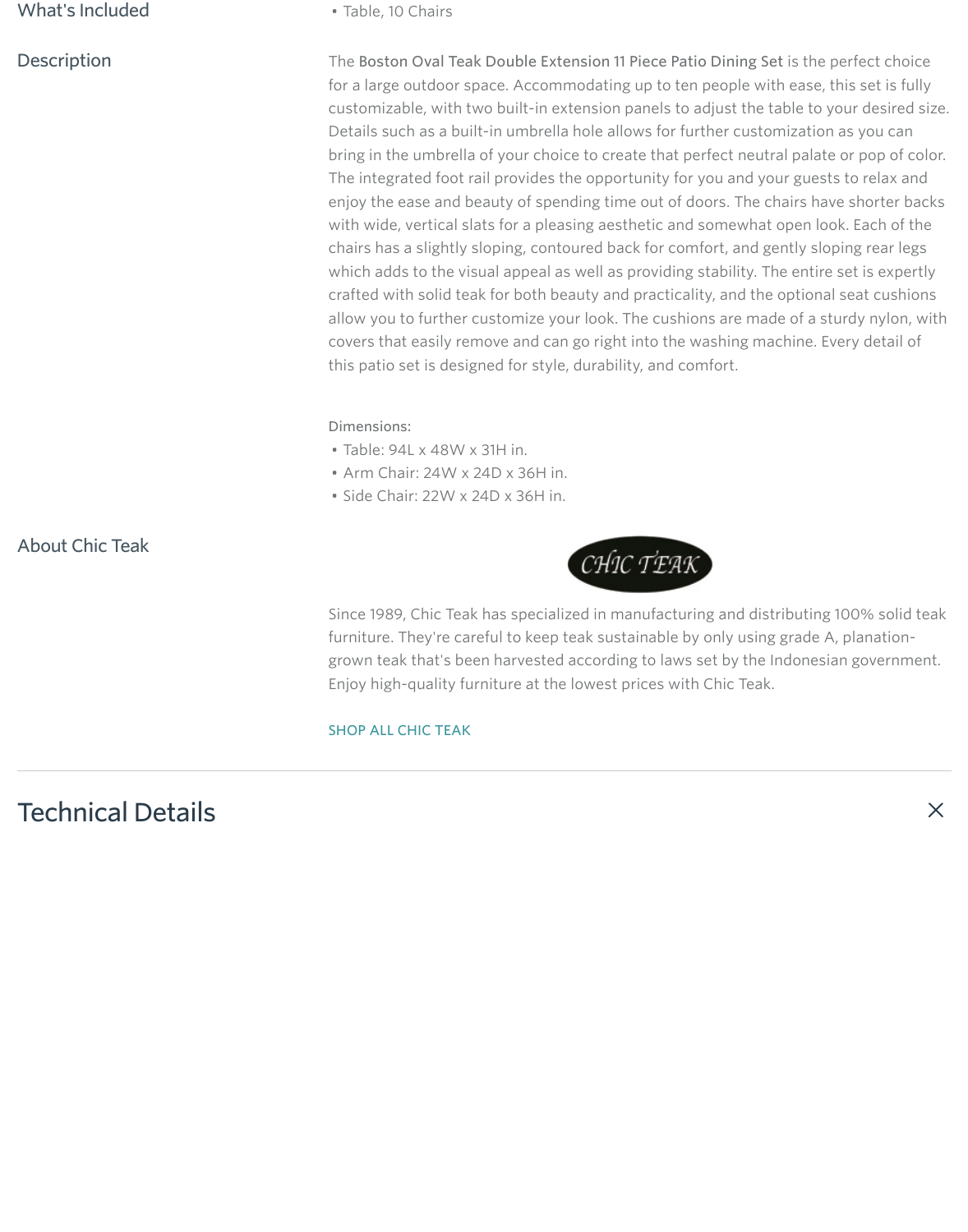### Specifications

| Assembly                | <b>Assembly Required</b>                                            |
|-------------------------|---------------------------------------------------------------------|
| <b>Brand</b>            | Chic Teak                                                           |
| <b>Chair Dimensions</b> | 24W x 24D x 36H in. (Arm Chair)<br>22W x 24D x 36H in. (Side Chair) |
| Collection              | Boston                                                              |
| Color                   | White<br>Brown                                                      |
| Finish                  | Brown                                                               |
| <b>Frame Material</b>   | Wood<br>Teak                                                        |
| Material Nylon          | Wood<br>Teak                                                        |
| <b>Seating</b>          | 10 or More                                                          |
| Shape                   | Oval                                                                |
| <b>Table Dimensions</b> | 94L x 48W x 31H in.                                                 |
| <b>Table Shape</b>      | Oval                                                                |
| Type                    | Poolside<br>With Cushion                                            |
| Umbrella Hole           | Yes                                                                 |
| $\Lambda/\sim$          | $1 \vee \sim 1$ imitas                                              |

|                    | Warranty 1 Year Limited |
|--------------------|-------------------------|
| Width (in.) 48 in. |                         |

 $\times$ 

Assembly & Care Cushions are machine washable

# Delivery & Returns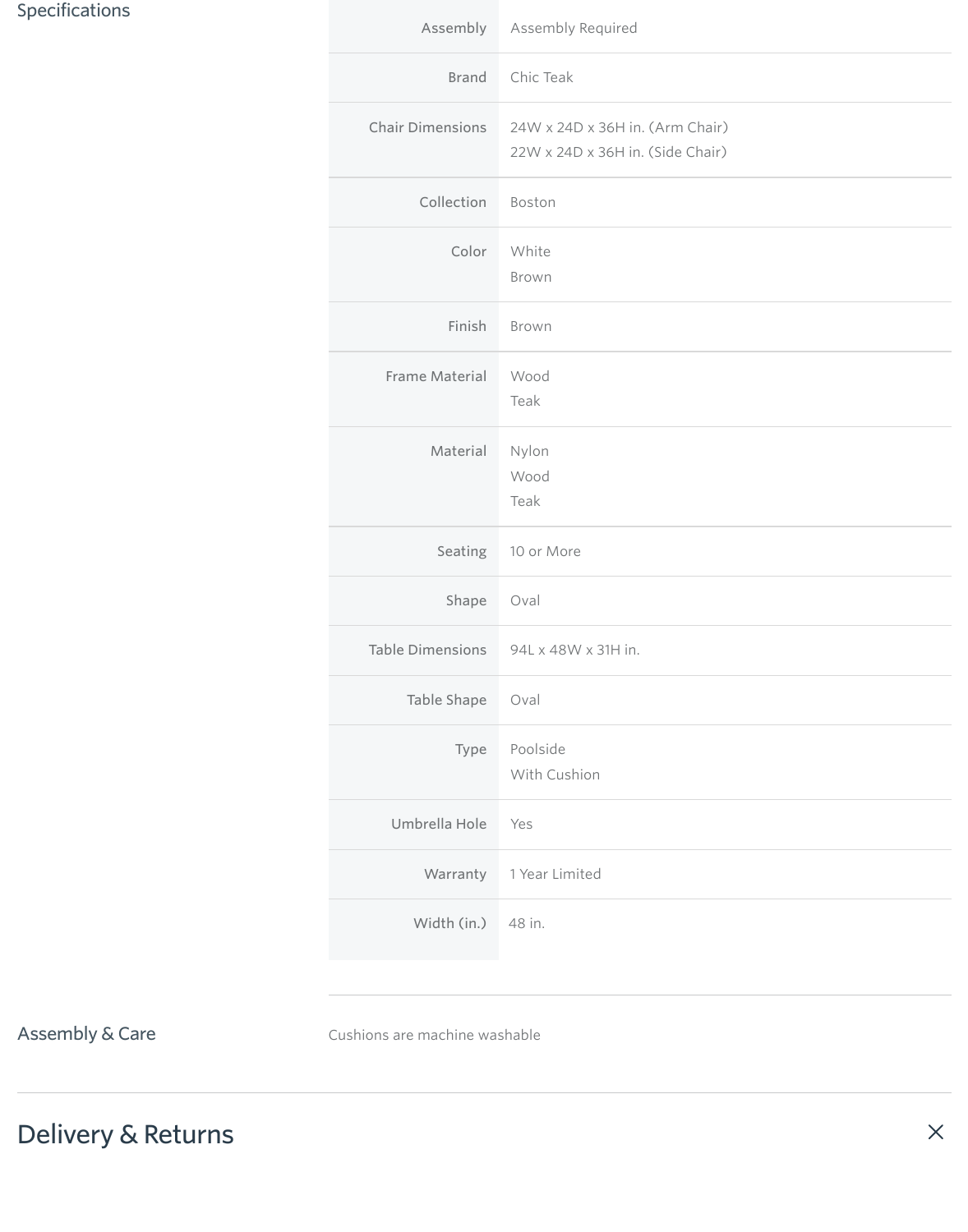### SHIPPING & DELIVERY DETAILS

**Product Guarantee** We stand behind all the products we sell. And you we satisfact it our top products we satisfaction is our top priority. If  $\mathbb{R}^n$ you're not pleased with the quality of our Returns Center for more information.

Manufacturer Warranty This product includes a manufacturer contact Chic Teak Inc. at 866-814-832

Return & Exchange Policy You may return most new, unused, and result a result of a refund or  $R$ 30 days of delivery date.

Visit our Returns Center for complete

## Reviews

Write a Review **Earn up to \$3** in Rewards when you review this product. Click to  $\frac{1}{2}$ 

WRITE A REVIEW LEARN MORE